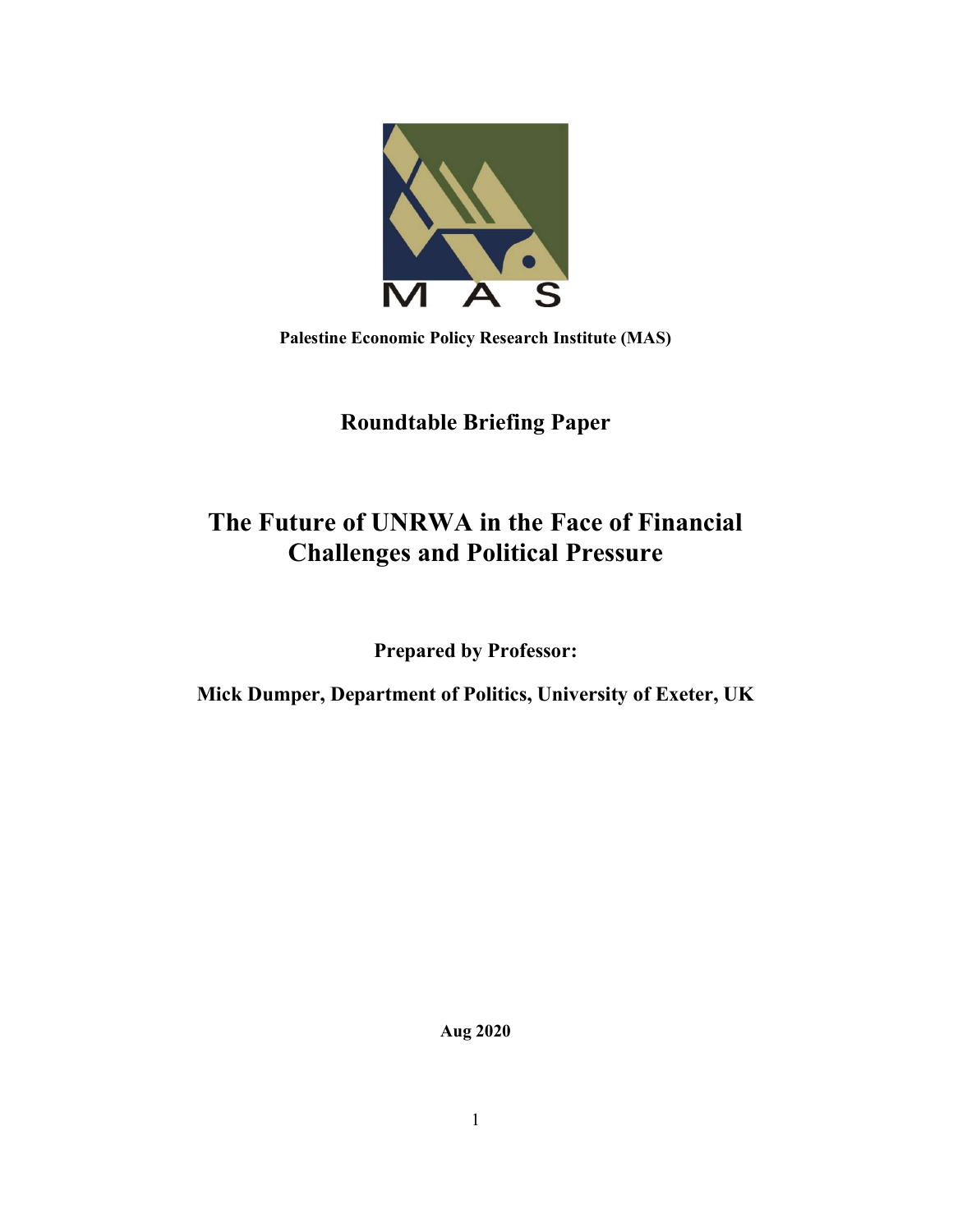This Background Paper s funded by:



This document has been produced with the support of the Heinrich-Böll-Stiftung. The views expressed herein are those of the author(s) and therefore not necessarily reflect the opinion of the Hinerich-Böll-Stiftung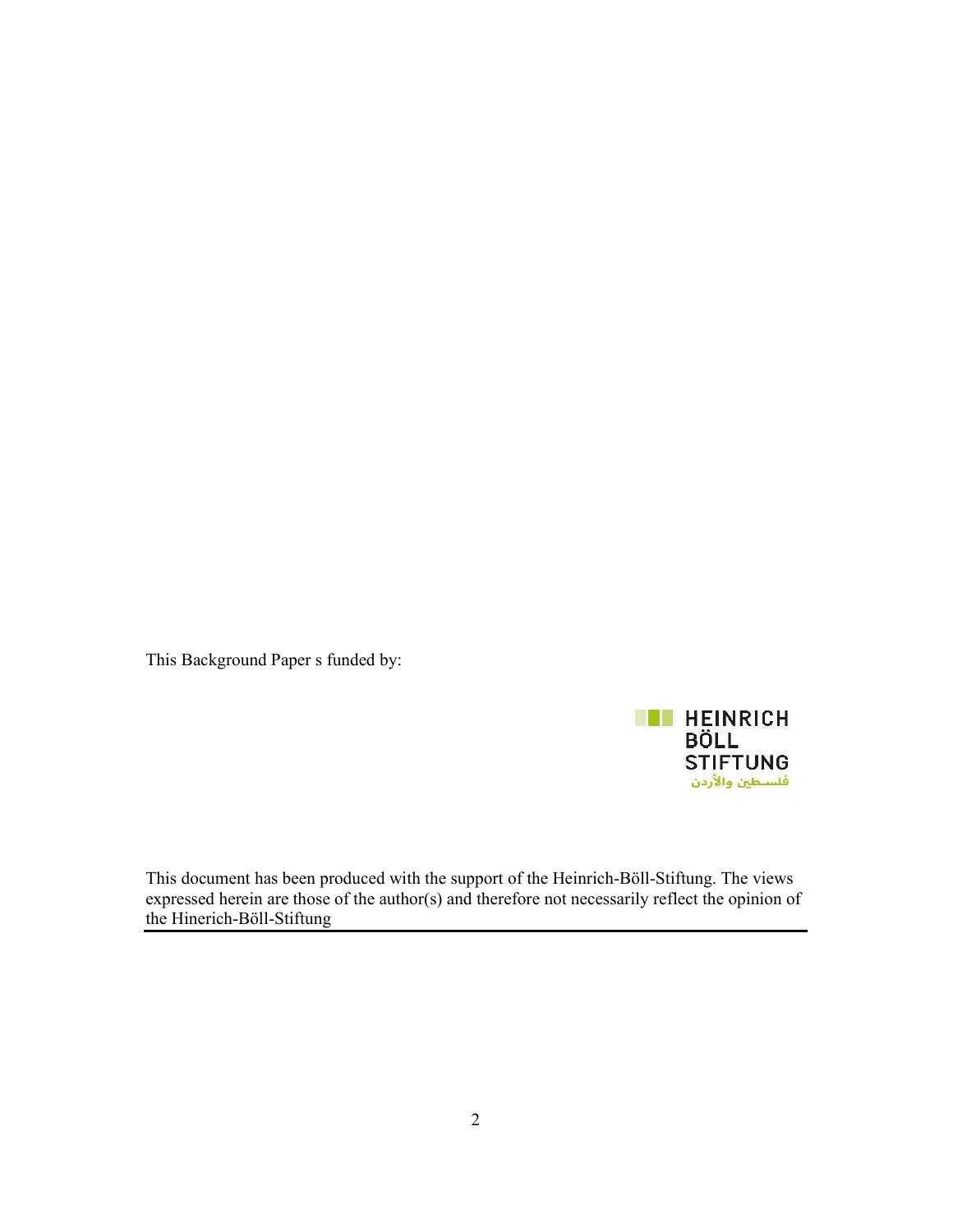#### Context of Current Crisis

The current crossroads at which the United Nations Relief and Works Agency for Palestine Refugees (UNRWA) finds itself arises from a conjunction of many crises in the Middle East region. The Syrian and Yemen civil war, the paralysis of the Lebanese state – both resulting in large refugee flows to neighbouring states - the escalating stand-off between Israel and Iran and the deferment of the establishment of a Palestinian state are all major crises in themselves but which are given additional salience by the erosion of the hitherto hegemonic influence of the US in the region.

This period, therefore, is as profoundly disruptive to the regional order and to the resolution of the Arab-Israeli conflict as the previous turning points in 1948, 1967, 1982 and 1993. The impact of the COVID19 pandemic on the needs of the refugees and of the international community's ability to meet them is still unclear, but it will be far-reaching.

The decision by the current US Administration of President Trump both to cease funding UNRWA in 2018 and to try and impose on the international community a new legal definition of Palestinian refugees is an attack not only upon the existence of UNRWA but also on the Palestinian political leadership.<sup>1</sup> The funding crisis in 2018 severely affected the ability of the agency to fulfil its mandate. In itself it may not be the most devastating crisis it has faced in its 70 year history but what is ultimately more damaging is the combination of this funding crisis with the complete lack of a political horizon for the establishment of a Palestinian state.

In this context, the possible failure of UNRWA to continue to provide core services to over 5.6 million Palestinian refugees present heightened dangers to the host countries of Palestine, Lebanon, Jordan and Syria and the region in general. One important result of this conjunction of crises is the emergence of UNRWA as a key, if reluctant, player in the political discussions concerning the future of the region, which in turn has triggered greater scrutiny and political criticism of its perceived mandate, role and performance.

# Implications of US funding cuts for refugee assistance and protection

One way of understanding the impact of the US Administration's decision to de-fund UNRWA is to sketch out what a cessation of its activities would mean, not only in moral and political terms, but in the material conditions of millions of refugees. Most dramatic would be the fact that half a million children in the Gaza Strip, West Bank, Jordan, Syria and Lebanon would be without schools, consigning them to the already volatile streets at a time when extremist political groups are in full recruitment mode; nine million health consultations which UNRWA doctors provide each year would have to cease; 1.7 million refugees who lack basic needs would be left without food and cash assistance and 40,000 refugees with disabilities would be without support. Further 38,000 microfinance clients working to provide an independent livelihood for their families would be without loans. On top of this, 30,000 teaching staff,

<sup>&</sup>lt;sup>1</sup> US Department of State, On US Assistance to UNRWA, 31<sup>st</sup> August, 2018. https://www.state.gov/on-u-sassistance-to-unrwa/; A good overview of the impact of these cuts can be found in Palestine Economic Policy Research Institute (MAS) (2019) Termination of US Aid to Palestine: Social and Economic Repercussions and Ways Forward, Background Paper, Roundtable 2. February.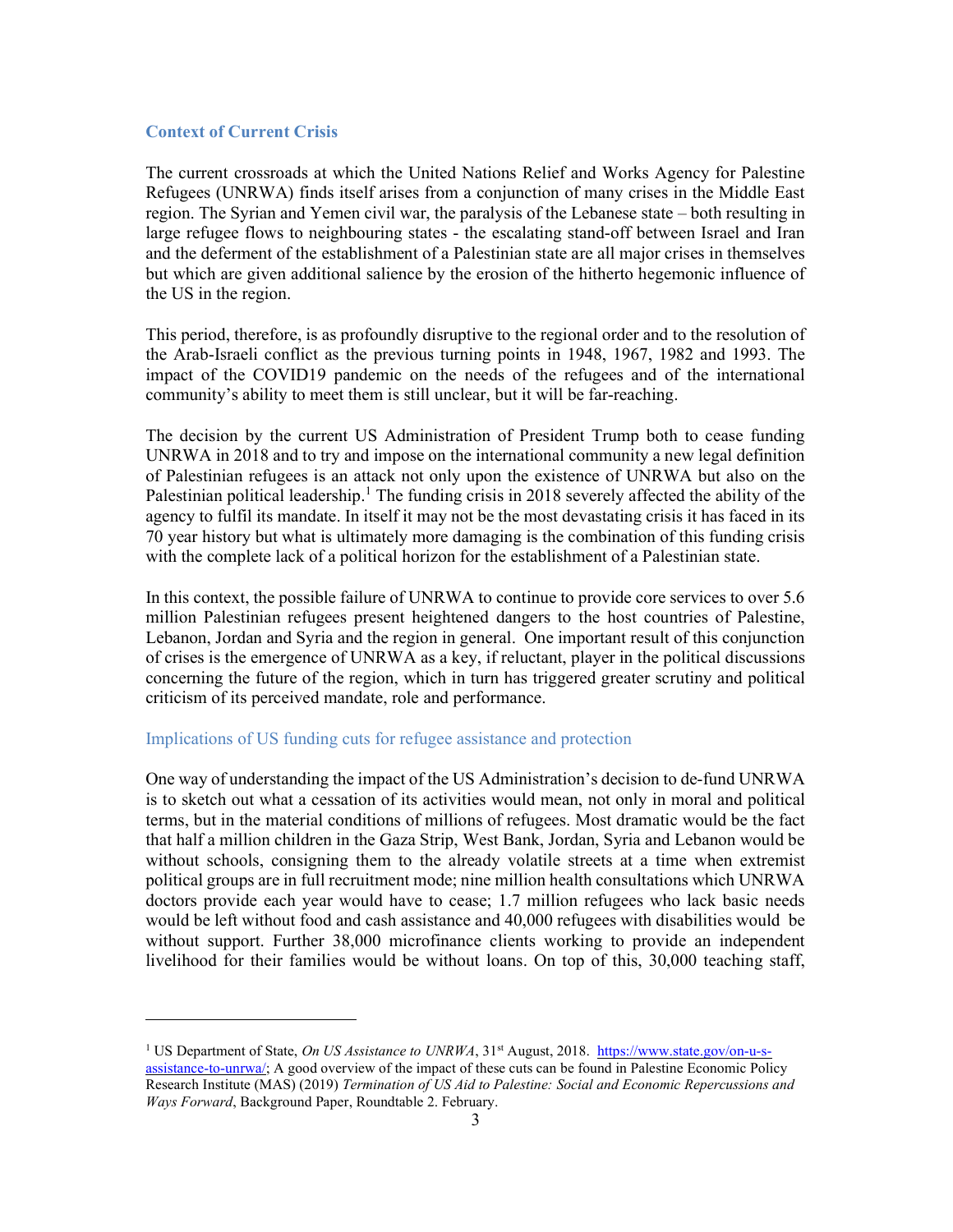doctors, nurses, social workers, sanitation laborers and engineers employed by UNRWA would be out of a job. $<sup>2</sup>$ </sup>

The impact of a termination of UNRWA on the politics of the Middle East is incalculable. Jordan, for instance, has been touted as a beacon of stability in a region that is still reeling from the convulsions of the Arab spring, the Syrian civil war and the Saudi Arabian-Iranian proxy wars. Yet Jordan is host to 2 million Palestinian refugees registered with UNRWA. It would be unable to cope with replacing the services provided by UNRWA, with the result that its already high unemployment rate would rocket; poverty – already widespread – would accelerate and, with school-age children on the streets, social unrest would inevitably ensue. Similar scenarios play out in other countries where UNRWA also has responsibilities: in the occupied Palestinian territory (oPt) there are nearly 3 million Palestinian refugees; in Syria, UNRWA serves, despite the civil war and under dangerous conditions, about half a million Palestinian refugees.

While one can argue that the US cuts still leave 70% of UNRWA's budget intact, it is also clear that the cuts would not only result in a serious reduction in services but may also require the total cessation of some services in UNRWA's areas of operation. Given the critical role that UNRWA plays in the lives of Palestinian refugees, the pushback by the refugees would be considerable.

The fact that many of the Arab Gulf states, the UK, Germany and Sweden as well as the EU all stepped in during 2018-2019 to replace the US contribution to UNRWA points not only to their understanding of the stabilizing role that UNRWA plays in the region but also of its capacity to deliver services efficiently relative to other agencies and programs. Nevertheless, this last minute and possibly temporary rescue of the Agency does not disguise the very grave crossroads at which UNRWA finds itself and the increasingly difficult challenges it faces in the coming years. And a US Administration hostile to UNRWA creates an overall environment of political pressure on the Palestinian leadership, the refugee populations and even the sympathetic donors whose regional or global diplomatic interests may need to accommodate US policies.

## Challenges

One of the most important challenges facing the agency is the demographic one. UNRWA estimates that the growth of eligible registered refugees will reach 6.46 million in 2021.<sup>3</sup> This is a 17.1 percent increase on the 2014 figure. Based on this rate of growth, by 2030 we can expect approximately 8.5 million eligible refugees – almost double that of the 2014 figure.  $4$ 

In addition, the profile of the refugee population is changing which poses more demanding needs. Of great concern is the increase in the absolute numbers of middle-aged Palestinian refugees who will require different kinds of healthcare: more non-communicable diseases

<sup>&</sup>lt;sup>2</sup> All figures in this section derived from UNRWA website: https://www.unrwa.org/what-we-do

<sup>&</sup>lt;sup>3</sup> UNRWA Department of Planning (2016). Medium Term Strategy 2016-2021, p. 9. Available at: https://www.unrwa.org/resources/strategy-policy/medium-term-strategy-2016-2021

<sup>&</sup>lt;sup>4</sup> Dumper, M, (2009.) "Future Prospects for the Palestinian Refugees", Refugee Survey Quarterly 28: 561-587.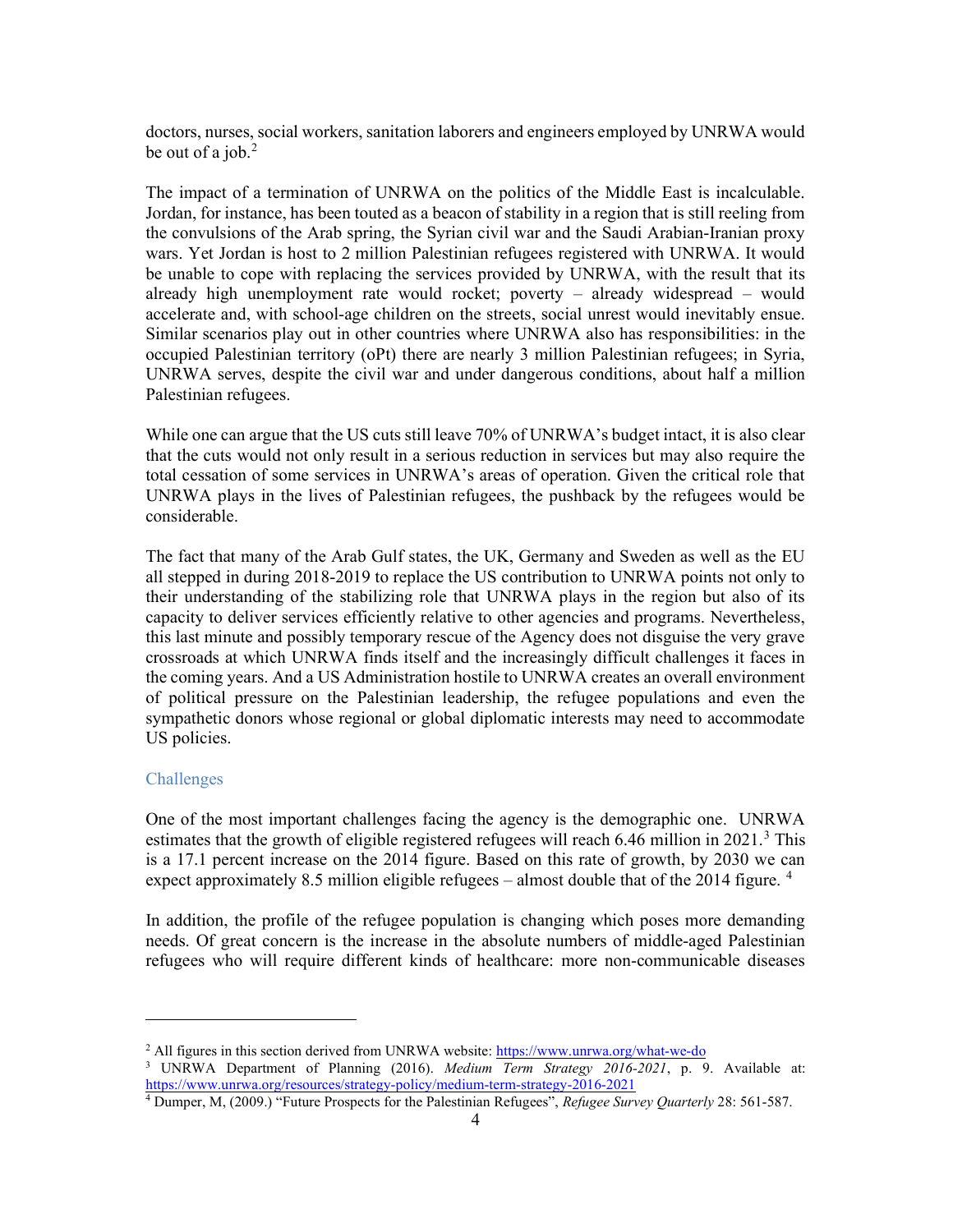(NCDs) such as hyper-tension, diabetes, obesity, and mental disorders.<sup>5</sup> The challenge of addressing these needs will only increase over the years as the population ages and as the volatility of the region exacerbates stress-related physical and mental illnesses.

A third, even more problematic area is the 'youth bulge' in the overall refugee profile. Over 50 percent of Palestinian refugees are under 24 years of age and by 2021, over 1 million will be in the age bracket of 15-24.<sup>6</sup>. Sometimes characterized as 'the ticking bomb' in media representations, the youth bulge poses serious challenges to UNRWA. In the light of the collapse of the Lebanese and Syrian economies and prolonged recession in Jordan, Gaza and the West Bank, employment opportunities for this age group are drastically reduced. This is likely to worsen in a post-COVID19 situation.

In addition, the lack of progress in the political domain, the absence of democratic and participatory Palestinian political structures and the lack of opportunities for refugee youth to participate in political life in a meaningful way, all combine to create a momentum towards radicalism and nihilism that can be easily exploited by political factions turning Palestinian youth against the current Palestinian leadership, the host countries and, ultimately, against UNRWA.

# Funding UNRWA

Against this uncertain and fraught backdrop, the central and most immediate challenge remains, however, the funding model for the agency. This is currently based on annual estimates of program expenditures which are then submitted to UN member states for voluntary contributions. It is a model which may have been appropriate when UNRWA was first established on a temporary basis in 1949, but after 70 years of existence it is no longer fit for purpose.

There has been an increasingly large divergence between the annual funding model and the Agency's multi-year planning needs related to education, health care and infrastructure management. Consistent underfunding has led to the erosion of infrastructure and the quality of services provided. The model now causes expensive short-term programming, as well as being inefficient in the use of UNRWA's capacity and time in last minute fund-raising efforts. The constant uncertainty in UNRWA's ability to fulfil its mandate also adds to the political volatility of the region.

In addition to the most recent US cuts in 2018, there have been similar financial crises in the past: most recently in 2012 - when Canada, a significant contributor, terminated its aid - and in 2015, when the US reduced its contribution by \$40 million. These actions highlighted the vulnerability of UNRWA to sudden reductions by major contributors. At the same time, UNRWA has also built up considerable experience in managing erratic flows of funding. To

<sup>&</sup>lt;sup>5</sup> Dumper, M.,(2016) Challenges facing UNRWA in an Uncertain Future, (DFID, March, London) Unpublished, p. 35.

<sup>6</sup> UNRWA (2016), Medium Term Strategy 2016-2021, p. 16. Available at: https://www.unrwa.org/resources/strategy-policy/medium-term-strategy-2016-2021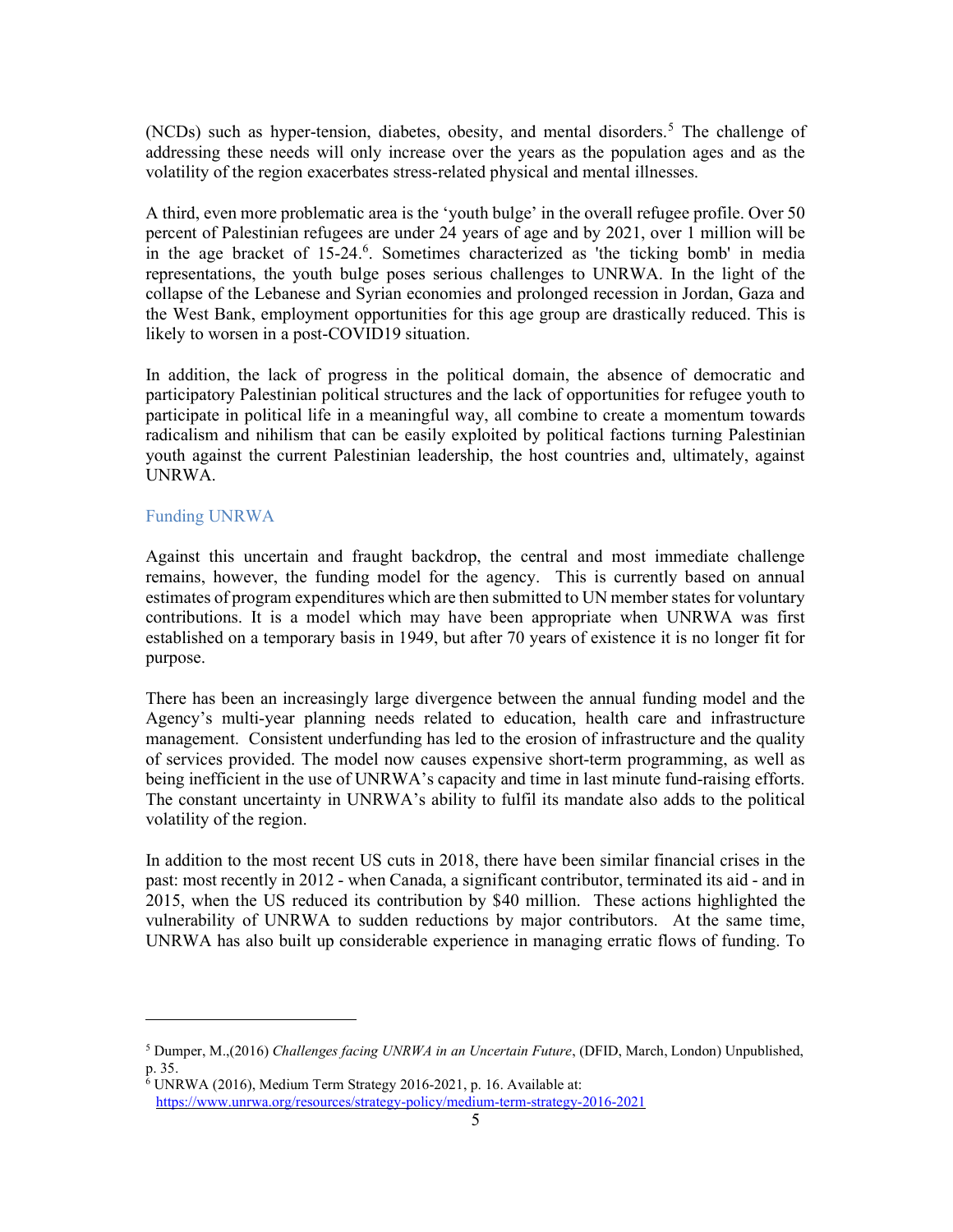some extent, there always has been a funding gap between the projected expenditure of the Agency and donor contributions.

It is also evident that in recent years the senior management of the Agency has chosen to articulate this gap more explicitly and, one can argue, to "instrumentalize" it: by presenting the shortfall as a calamitous crisis, UNRWA is able to catalyze the international community and donors to confront, first, the unsustainability of its funding model and, second, the absence of political progress which entraps Palestinian refugees into a state of perpetual limbo. Reestablishing the need for a political solution has been a key objective of successive UNRWA Commissioner-Generals.

For example, in 2015, the agency declared it was unable to open UNRWA schools as there were insufficient funds to complete the school year. The ensuing headlines and crisis talks in the region led to additional emergency funding by the donor community to fill the gap. It could be argued that since UNRWA rarely has more than 3 months of its salary bill available at any one time, there have never been sufficient funds to complete the school year in advance of the school year starting. However, the crisis usefully served notice that that funding model could not be preserved indefinitely.

The crisis of 2018-2019 was of a different nature and scale. It was in effect two related crises more attributed to politics than to budgetary problems. The 2018 US cuts amounted to a mammoth 30% reduction in UNRWA's budget for 2018-19. Although this was eventually replaced by additional contributions from the donor community, this financial crisis folded into the subsequent investigations into senior management practices which led to the departure of the Commissioner-General, Pierre Krahenbuhl. Whatever management weaknesses there may have been, the investigation provided the US administration and supporters of Israel with exactly the kind of opportunity to erode the standing of the Agency in the international and donor community.

As a result, there was a long delay in the release of the pledged funds for 2019 as donors waited to see the report of the UN Secretary-General into the management investigation. Thus UNRWA entered 2020 with both liabilities from 2019 and reduced pledges from the donor community. However, by bringing forward some contributions and by obtaining significantly increased contributions by other donors, notably Germany, UK, UN-OCHA, and key Arab Gulf states, UNRWA's financial position for 2020 is in a less critical condition than originally feared.

#### The search for a new funding model?

Yet the challenge of its inefficient and uncertain funding model still remains. It is now clear to the UN, the donor community, policy-makers and some refugee activists that, in the absence of a political solution to the Palestinian refugee issue, the financial burden on UNRWA will increase exponentially. In the light of the other global challenges facing the international community - such as the COVID-19 pandemic, climate change and other triggers for forced migration - the prospect of the funding continuing at the same level as in the past decade looks increasingly remote. The pre-existing model of supplying the needs of an ever-increasing number of Palestinian refugees urgently requires an overhaul.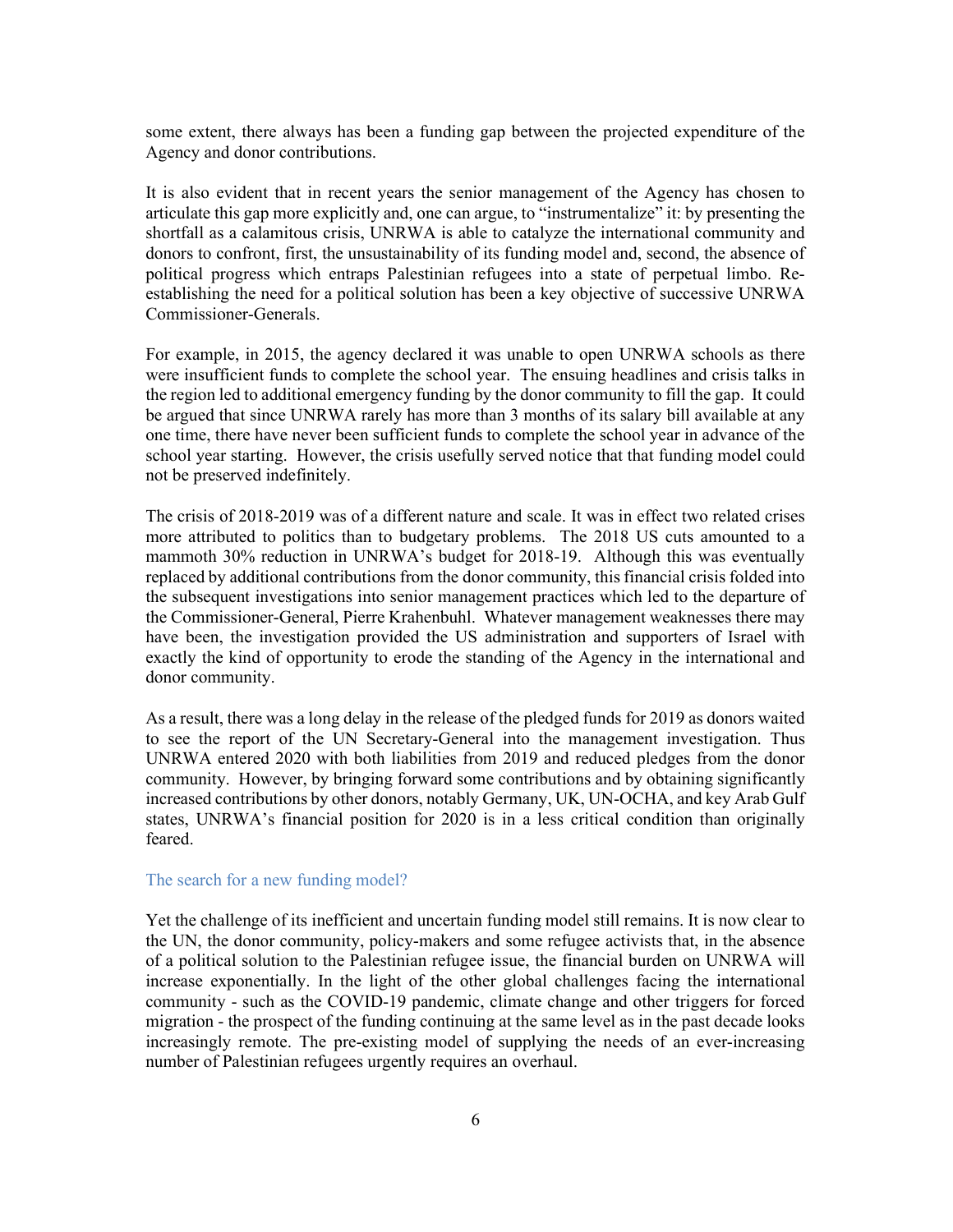At the same time, it should be recognized that for some parties the existing model remains acceptable as its "temporariness" ensures that the Agency's work is continually under scrutiny and subject to debate and pressure. In this view, prioritizing the operational needs of UNRWA over the importance of ensuring that a solution to the Palestinian refugee question remains high up on the international agenda is a political position, and possibly a strategically -mistaken one.

The prevailing strategy to dealing with the underfunding, urged upon UNRWA by its longterm donors, has been to diversify its donor base.  $<sup>7</sup>$  The long-held perception that its main</sup> funders are OECD countries and the EU is now only accurate in terms of contributions to the Program Budget (formerly known as the General Fund). Non-OECD countries, particularly of the Arab Gulf, are now major funders of projects and emergency assistance.

Nevertheless, meeting the needs of a growing refugee population means that even more efforts will need to be expended in diversification and more staff time and resources allocated. In addition, there are fears that contributions from the Arab states of the Gulf should not be relied upon due to falling oil prices, to conflicts nearer to home and the to the future cost of the reconstruction of Syria and Yemen which is likely to be laid upon their shoulders. In any case, most Arab states have long contended that the refugee problem is a creation of Israel and its supporters in the West, who have a political and moral responsibility to bear the financial burden of an international obligation to Palestine refugees.

A renewal of the US contribution to UNRWA is also a possibility if the Democratic contender, Senator Joe Biden is elected President.<sup>8</sup> At the same time, such a prospect should not be overplayed as Congressional skepticism of the value of supporting Palestinians and UNRWA is largely bi-partisan and renewed US contributions can be expected to provide an impetus for additional "reforms" and "efficiencies" imposed on UNRWA by the donor community in general.<sup>9</sup> Even sympathetic EU donors have not been able to resist ordering temporary budget cuts and other sanctions against UNRWA in the wake of anti-UNRWA campaigns, usually spearheaded by the US or pro-Israeli lobbies.<sup>10</sup>

## Some options

A number of courses of action which UNRWA can adopt have been discussed in the past. The most drastic and politically risky is to reduce "demand", that is, to jettison some or all the services supplied by UNRWA, such as education, medical care, infrastructure development and maintenance and transfer them to the host countries who would be recompensed by donors through a different funding stream. In fact UNRWA long ago abandoned the "Works" part of its original mandate as it concentrated on ensuring core social service functions, and even its health services have over time been reduced from their earlier comprehensiveness.

<sup>&</sup>lt;sup>7</sup> Figures for 2019 are available on: https://www.unrwa.org/how-you-can-help/government-partners/fundingtrends

<sup>&</sup>lt;sup>8</sup> "Joe Biden pledges to restore US assistance to Palestinians if elected president," Middle East Eye, 6<sup>th</sup> May, 2020. Available at: https://www.middleeasteye.net/news/joe-biden-says-he-would-restore-us-aid-palestinians

<sup>9</sup> A conclusion arrived at in a simulation run by the Academic Friends of UNRWA on possible scenarios following US elections in 2020. Unpublished report, December 2018, copy in the author's possession.

 $10$  As witnessed during the recent UNRWA management crisis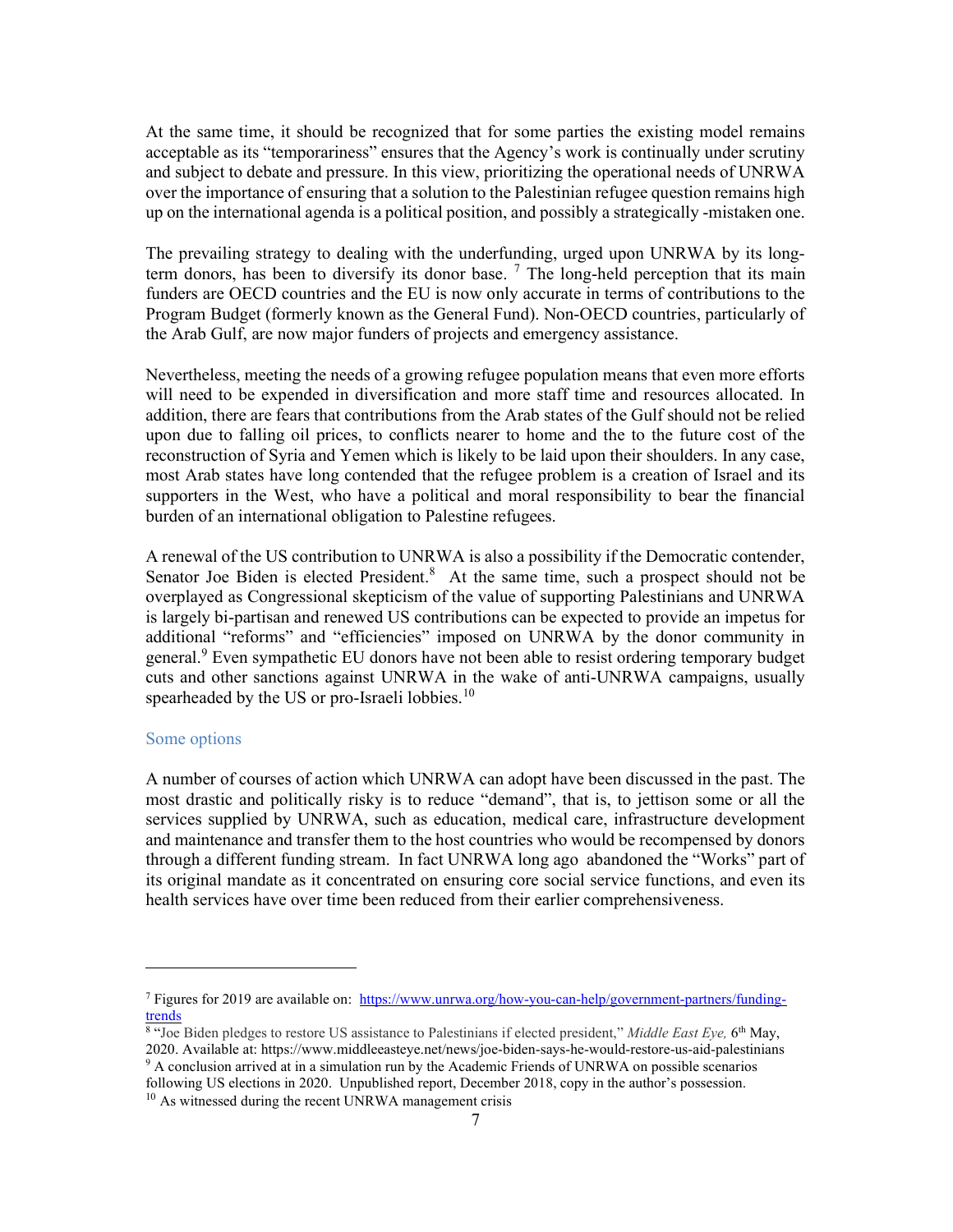In the most dystopic version of this scenario UNRWA would continue with the maintenance of refugee registrations, providing legal representation and documentation where required, and perhaps support for extreme hardship cases. It would exist then as a rump administrative structure coordinating the integration of refugees into the education, health and welfare systems of the host countries.

It is not clear whether UNRWA can continue to function if some of the services were jettisoned. More importantly, however, is that the transfer of this responsibility from UNRWA to the host countries would relieve the international community and Israel of their responsibilities to solve the refugee question and effectively eliminate the Palestinian refugee issue as an international responsibility.

A second equally drastic option would be to acknowledge that nearly all Palestinian refugees in Jordan are Jordanian citizens. Since they pay taxes to the Jordanian government, there is an Israeli and donor argument that Jordan should be responsible for their education and welfare. The possibility that donors would continue to contribute at the same level and allow UNRWA to redirect the Jordan part of the budget to other areas is very unlikely so that the advantage for UNRWA is small.<sup>11</sup>

Neither of these options are free of extreme political risk for the host countries concerned and of course are rejected by the Palestinian people and leadership; as a result, they have not been considered or adopted by the General Assembly. These options, however, will continue to be put forward by critics of the Agency as a way of reducing UNRWA's role and reducing support for refugees, so more effective and credible Palestinian advocacy against them is badly needed.

Less contentious but also strewn with pitfalls is the question of asking the UN General Assembly to amend UNRWA's mandate so that it can receive funds from the UN assessed dues.<sup>12</sup> While there is logic and clarity to this proposal, in that UNRWA's onerous mandate has been and will likely continue to be the responsibility of the international community for many years, key states, such as the US and the UK, oppose it mainly on the grounds that it will set a precedent for other UN agencies to make similar demands for their budgets. Furthermore, given the constraints on the UN budget in general, additional funds directed to UNRWA would mean cuts to other UN agencies who would, understandably, resist such a move.

Two further options that have been put forward require an even more favorable political environment for Palestinian refugees than is currently the case. The first is to hold Israel accountable for the dispossession of the Palestinian refugees. Funds obtained by Israeli Custodian of Absentee Property through its acquisition of Palestinian refugee property and

<sup>&</sup>lt;sup>11</sup> In March 2013 a simulation on possible funding cuts carried out by the Academic Friends of UNRWA network concluded that the "major realignment/service cuts in Jordan" option was viewed as too risky and the "muddling through/gradual decline" option seemed the least bad of the options available. Unpublished report, March 2013, copy in author's possession.

<sup>&</sup>lt;sup>12</sup> UN General Assembly, 2016. UN General Assembly (2016, 22 August). Report of the Working Group on the Financing of UNRWA. Document A/71/350; 2016: Dumper, M., Challenges facing UNRWA in an Uncertain Future, (DFID, March, London) Unpublished. pp1-60.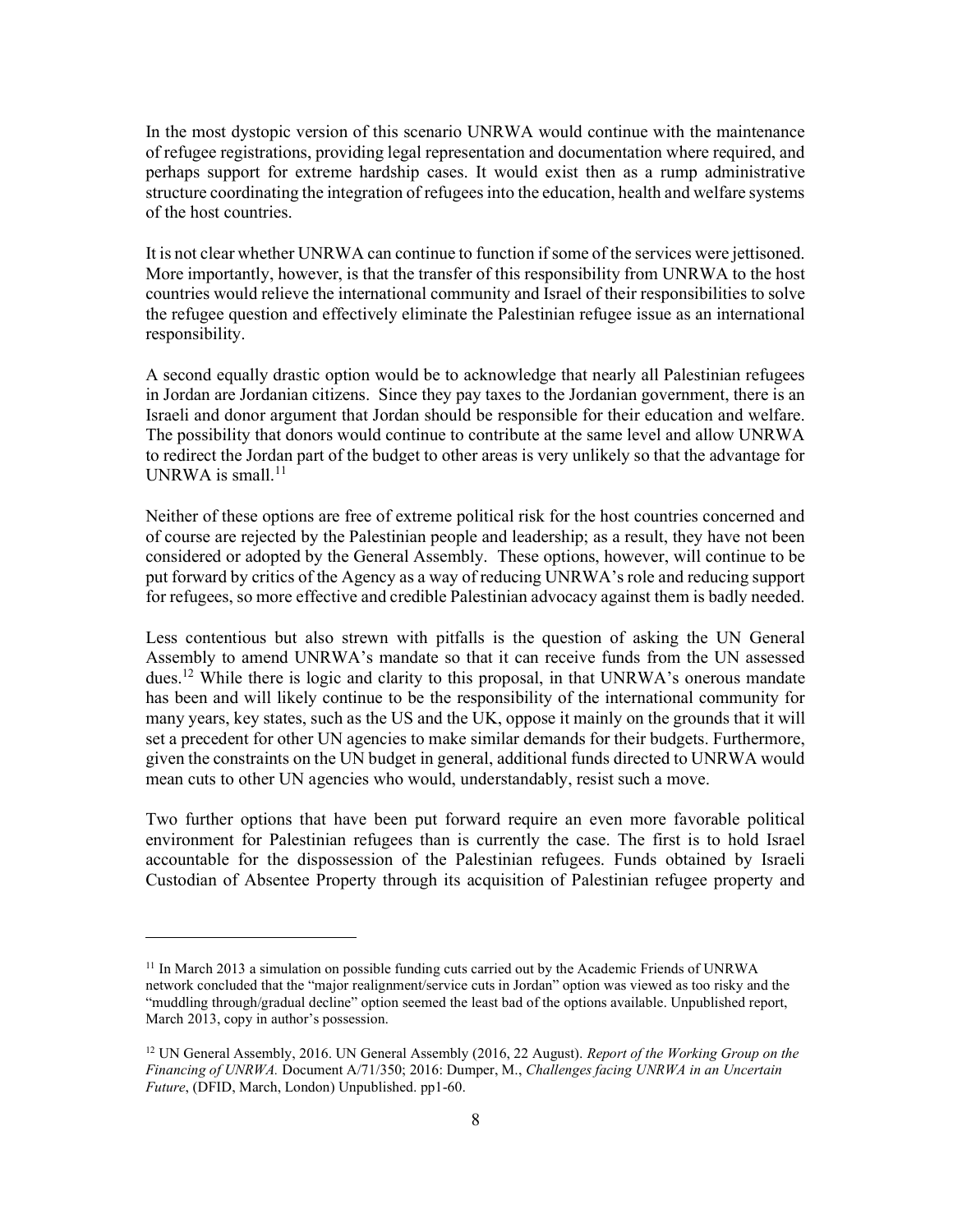other assets should be made available to the international community to continue to fund UNRWA pending a peace agreement.<sup>13</sup>

The second is to link the funds that in the event of a peace agreement the international community has discussed as being required for refugee repatriation and resettlement to the operations of UNRWA. These putative funds would be used to establish a Palestine Refugee Trust Fund and the interest accruing to them during the period leading up to a peace agreement directed towards the support of UNRWA.<sup>14</sup>

#### Internal UNRWA Discussion on Funding

Nevertheless, given the absence of a political solution to the refugee issue, and the high moral and political ground that that UNRWA and the Palestine refugee issue together maintain despite all the pressures and the inexorable attrition of history, the prospect remains that UNRWA, having just marked its  $70<sup>th</sup>$  anniversary in 2019, will, in 2029, be also marking its 80<sup>th</sup> anniversary and perhaps its 90<sup>th</sup> in 2039. If the alternatives outlined above are not politically feasible, the cupboard is pretty bare of alternatives.

Under discussion for some years has been the establishment of an endowment possibly in connection with the World Bank or one of the major Islamic *zakat* foundations. Negotiations with the World Bank have been fruitful but have paused due to both antipathies from the current US Administration but also over the investigations into UNRWA management. The attractiveness of a World Bank loan or grant would be that it would offer access to long-term development funding and thus could be used to leverage other funds from other financial institutions.

One use for these funds from the World Bank would be to invest in on a massive scale in vocational training of young Palestinian refugees.  $15$  The purpose of this would not only be a way of reducing long-term commitments to providing services but also as a way of empowering and fostering independence in a new generation of refugees. It has also the additional advantage of preserving the obligation of the international community to seek a resolution of the refugees' situation. However, progress in discussions with the World Bank will have to wait until there is a change in the White House. Its success is also contingent on a return to regional economic growth.

Current internal UNRWA discussions and discussions between UNRWA and its largest donors are based on a more incremental option. This is to build upon the model of multi-year financial contributions. Multi-year agreements have been an approach to humanitarian assistance adopted by many donors, notably in the case of UNRWA, by the UK's Department for

<sup>&</sup>lt;sup>13</sup> See Badil, (2018) Confronting the Campaign Targeting the United Nations Relief and Works Agency (UNRWA).p20. http://www.badil.org/en/publication/press-releases/87-2018/4900-pr-en-021018-30.html .

 $14$  Dumper, M., Challenges facing UNRWA in an Uncertain Future, (DFID, March, London) Unpublished, pp41-42.

<sup>&</sup>lt;sup>15</sup> See Statement of UNRWA Commissioner-General to the Virtual Advisory Commission, 1<sup>st</sup> July 2020. https://www.unrwa.org/newsroom/official-statements/statement-unrwa-commissioner-general-virtual-advisorycommission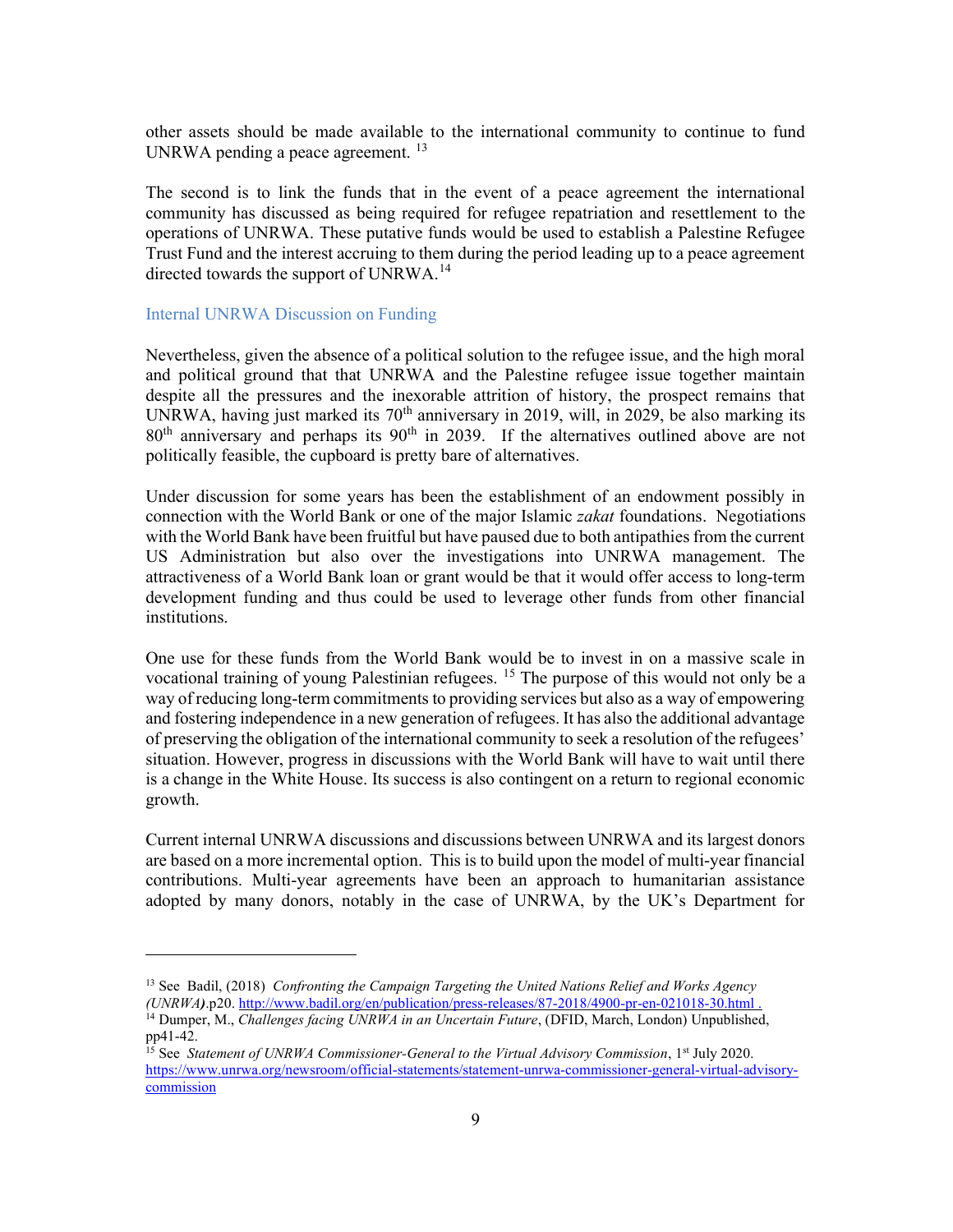International Development (DFID). <sup>16</sup> It is a template highly valued by UNRWA as it assures the Agency that its programs and projects will be funded on a medium-term basis with all the benefits of having recognized procedures, training, security of employment, evaluation and lessons learned, etc., utilized to optimize its services. After all, keeping UNRWA funding on a one-year funding leash for 70 years has not been very successful in preventing it from either playing its social service role or in diminishing the demands for Palestine refugee rights. So perhaps a bit more political realism on behalf of donors would help in sustaining UNRWA finances at least in short-to medium term.

With the DFID precedent available, senior UNRWA managers have been talking in terms of a "social compact" with member states.<sup>17</sup> The idea is to capitalize the strong support that the Agency received from member states during the General Assembly debate on the renewal of its Mandate in 2019 and construct a series of ten-year agreements of budgetary assistance with a range of donors. In essence, the intention is to ensure that this political support in the General Assembly is more than a cosmetic exercise and to transform it into a sustainable revenue flow.

However, this approach will encounter a serious obstacle in that it is unlikely that democratic governments will commit themselves to policies that extend beyond an electoral cycle. In essence, a ten-year commitment may remain a hypothetical commitment and be difficult to deliver. A five-year social compact may be more realistic but it also, in a post-COVID19 pandemic situation, will be a challenge to obtain.

In addition, there is a (somewhat perverse) view that such a longer-term commitment could "normalize" the refugee situation and feed the tendency to defer an international solution, while the constant state of crisis keeps the issue alive.<sup>18</sup> But it is important for UNRWA and its defenders to recognize that a more stable funding model is an operational priority but may not be the most optimum political one in the eyes of the refugee community.

## Mapping the Way Forward

Analysing the changes in the regional balance of power and the emergence of new alliances and policy directions, it may be seen that a large UN agency of UNRWA's longevity and scope will play a pivotal role in the dynamics unfolding in the Middle East. The failure to establish an internationally recognized and functioning Palestinian state leaves the Agency as one of key actors left standing in a fraught arena where many of the other protagonists are on their knees.

<sup>17</sup> Press Conference following the Extraordinary Virtual Ministerial Pledging Conference on UNRWA, 23 June, 2020. Contribution by Philippe Lazzarini, Commissioner-General, UNRWA. https://www.unrwa.org/newsroom/videos/press-conference-following-extraordinary-virtual-ministerialpledging-conference-0

<sup>&</sup>lt;sup>16</sup> At time of writing, there is no indication that DFID's commitment to UNRWA will be affected by its planned incorporation into the Foreign and Commonwealth Office.

See also Statement of UNRWA Commissioner-General to the Virtual Advisory Commission, 1<sup>st</sup> July 2020.https://www.unrwa.org/newsroom/official-statements/statement-unrwa-commissioner-general-virtualadvisory-commission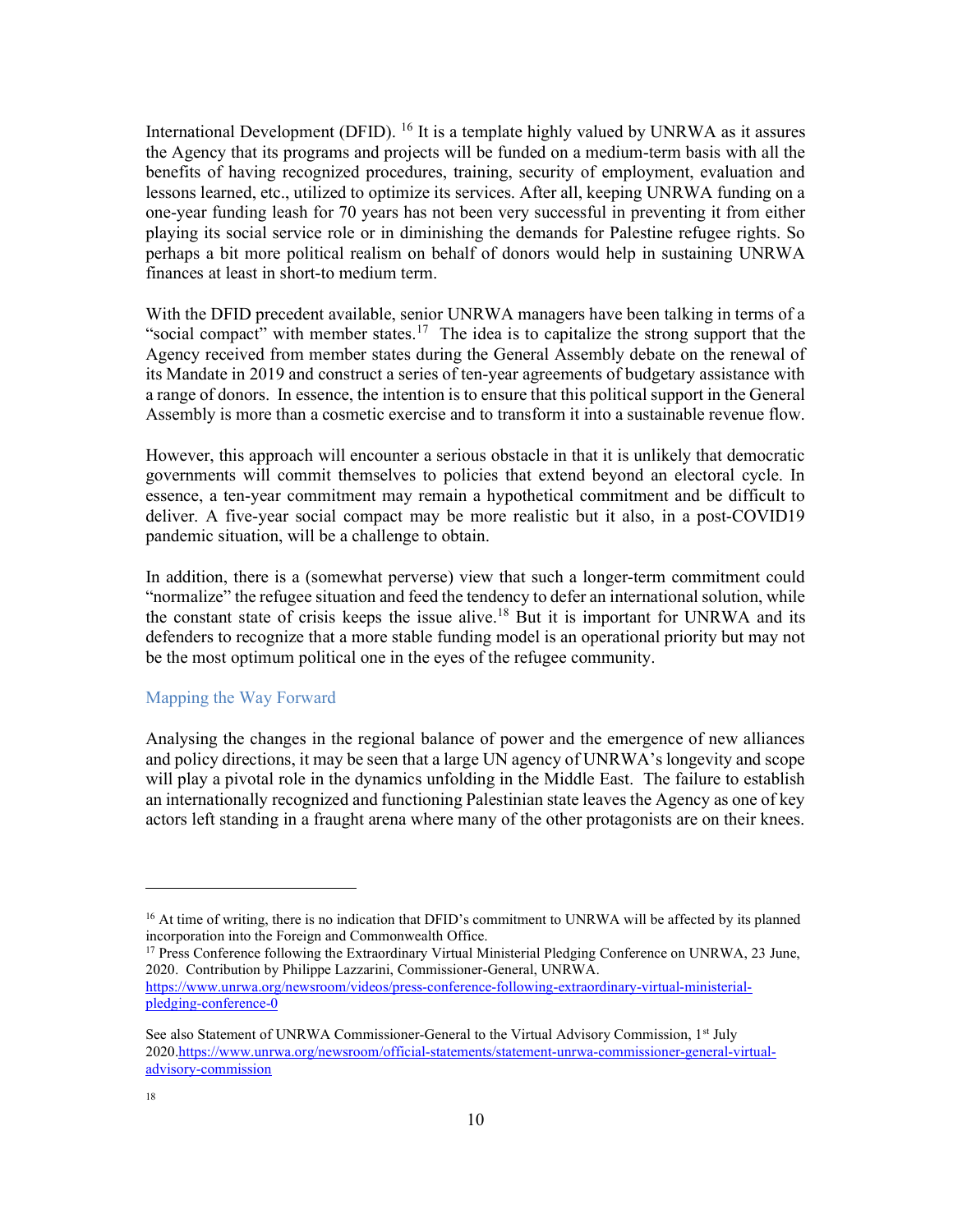The role of UNRWA in the governance of the Gaza Strip, for example, is clear evidence that UNRWA, by default rather than by design, holds the position of a prime political player with perhaps more experience, capacity, funding and political capital than others in the field. Much of the increased scrutiny and criticism directed at UNRWA flows from this greater salience in regional affairs.

To some extent UNRWA has been able to use the withdrawal of US funding to turn the situation to its advantage. It is freed from some of the onerous reporting burdens and internal scrutiny regarding the requirement to comply with US laws on neutrality and terrorism. In addition, the withdrawal of support from the US has also encouraged other funders to come forward as they no longer perceive UNRWA as being a vehicle for US foreign policy. In this sense the international political support for UNRWA is broader and stronger than in the period leading up to 2018. Furthermore, Palestinian refugees from Islamist and left-wing factions have begun to view UNRWA as less of a US tool, leading to a very welcome improvement in relations between UNRWA unions and management which have witnessed episodes of contention.

If this is the case - that UNRWA's humanitarian and protection mandate has been increasingly supplemented by the political role it has been obliged to fill as a result of the in the contradictory policies of its main donors and the vacuum in Middle East politics - then what of its future? Where does it go from here?

Two major challenges are emerging as game-changers: the scenario of termination of the PNA and the impact of the COVID-19 pandemic on UNRWA's budget.

#### Future of the PNA and its Impact on UNRWA

The role of the PNA in the oPt is subject to increasing Israeli restrictions and a creeping annexation of the West Bank. Nevertheless, even now, despite the efforts of the US administration and Israel, it is unlikely that the PNA will be abandoned by the rest of the international community. Too much has been invested in it already. This means that, in the absence of a credible alternative, funds will still be made available to it. What is more likely to happen is the gradual decline in funding as projects are completed and new ones are not embarked upon for fear of an unstable situation rendering the tracking of funds difficult.<sup>19</sup>

What this means for UNRWA is that the tide which was flowing gradually one way, with more and more refugees accessing PNA services, will start to flow the other, back towards UNRWA and its services. (Roughly 30% of the West Bank Palestinians are refugees, and of those roughly 30% live in camps.) While all refugees are entitled to UNRWA services, there has been an increasing trend of refugees who have moved out of the camp turning to PNA schools and health centres. In a situation where PNA ministries are running out of funds, those who

<sup>&</sup>lt;sup>19</sup> Abu Amer, A, "Why donor countries are giving less to the Palestinians", *al-Monitor*,  $(24<sup>th</sup>$  February 2016) Available online at <http://www.al-monitor.com/pulse/originals/2016/02/palestinian-authority-reduce-foreignaid.html>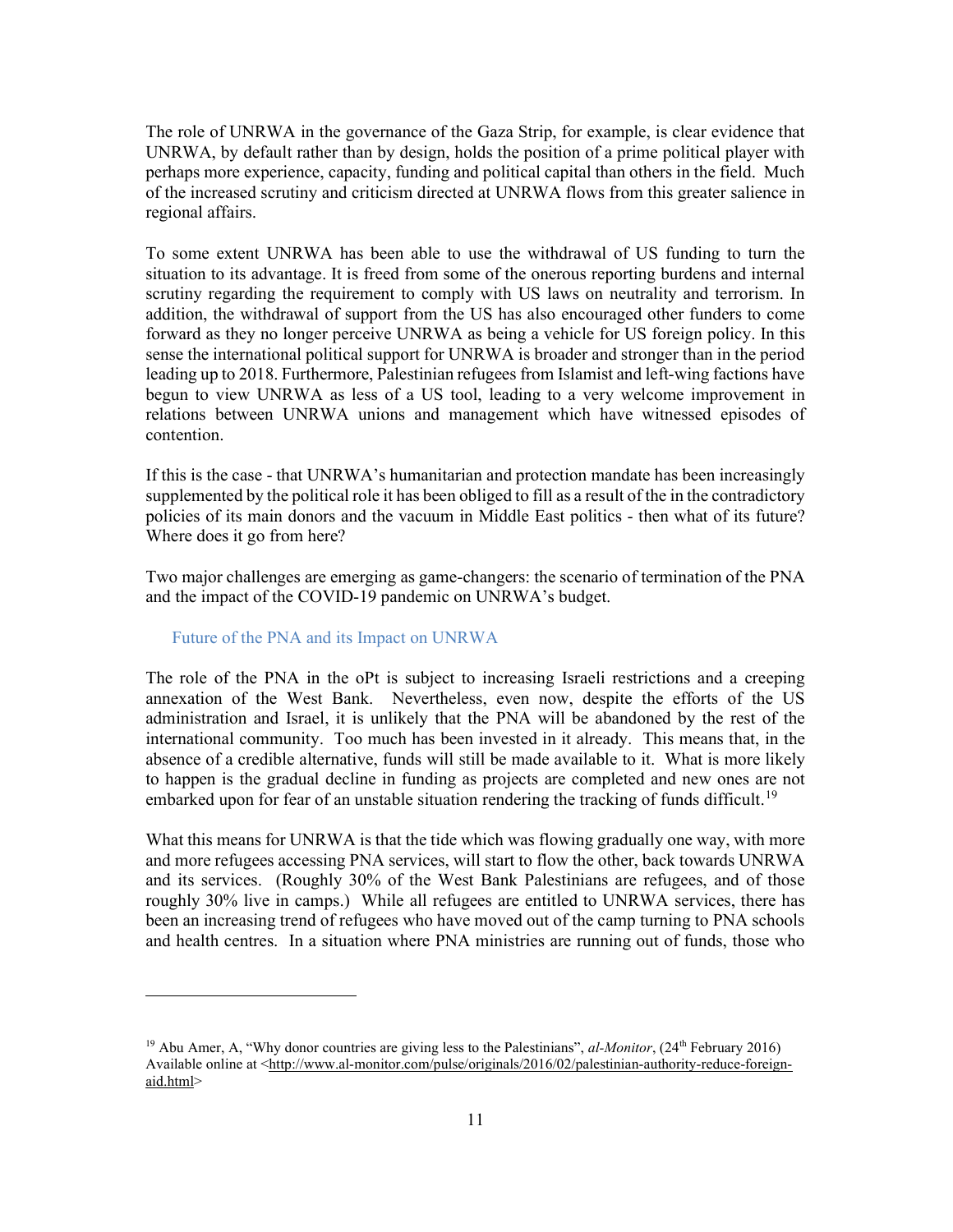can, will return to UNRWA services, thus putting an even greater strain upon the Agency's resources and capacities.

In addition, in the event of an increasingly weak PNA, a breakdown in law and order may be witnessed in the West Bank. In this scenario, Tulkarm, Hebron, Nablus and Ramallah, etc., will increasingly operate as enclaves all striving for ascendancy as the PNA struggles to maintain equitable services in all regions. This could impact on UNRWA's ability to offer consistent protection and services.

Another consequence of the erosion of the role of the PNA and possible PLO infighting is that Palestinians and particularly refugee groups will turn to UNRWA to be their main advocate to articulate their concerns foisting upon the Agency and more representative role that it may be able to adopt. At the same time, it is clear that as well as much greater demands being made on UNRWA, it is also likely that in the event of a cessation of the PNA, a broader UN response will be triggered: it will not just be UNRWA that will have to expand its role but also a number of other UN agencies such as UNDP and OCHA will be involved.

## COVID19 Pandemic

The impact of the COVID19 pandemic will be equally profound. The IMF estimates that the advanced economies are expected to suffer a loss of 8% of GDP this year. These are the countries which constitute the main donors to UNRWA. At the same time, the Middle East and North Africa region should expect a drop of 4.7%. An economic bounce-back in 2021 is contingent on a second outbreak not taking place in the region.<sup>20</sup> What this means is that not only will donor budgets will be under huge pressure and the same level of contribution to UNRWA is unlikely to continue, but also that the region's economies will not be able to absorb the growing numbers of refugee youth requiring employment.

In terms of UNRWA operations, with MAS projecting a recession at the scale of no less than 21% decline in GDP, it is likely that some costs will go down as the lockdown imposed in host countries have drastically reduced UNRWA activities such as schooling. At the same time, costs may increase in the future as a result of precautionary measures such as social distancing leading to smaller class sizes and more teachers. It is also quite likely that refugee expectations of UNRWA may be higher as host states across the board are not able to offer additional support against the pandemic. It should be noted that, due to the restricted availability of suitable wifi and hardware, online delivery of education is not an option for the greater proportion of refugee children stuck in their homes. The most recent outbreak of Covid-19 in Gaza Strip, if not contained, will put to the test UNRWA's ability to help refugee communities there and its ability to attract international funding for emergency operations in a time of severe crisis.

 $20$  International Monetary Fund (2020), *World Economic Outlook Update*, June 2020; available at:

https://www.imf.org/en/Publications/WEO/Issues/2020/06/24/WEOUpdateJune2020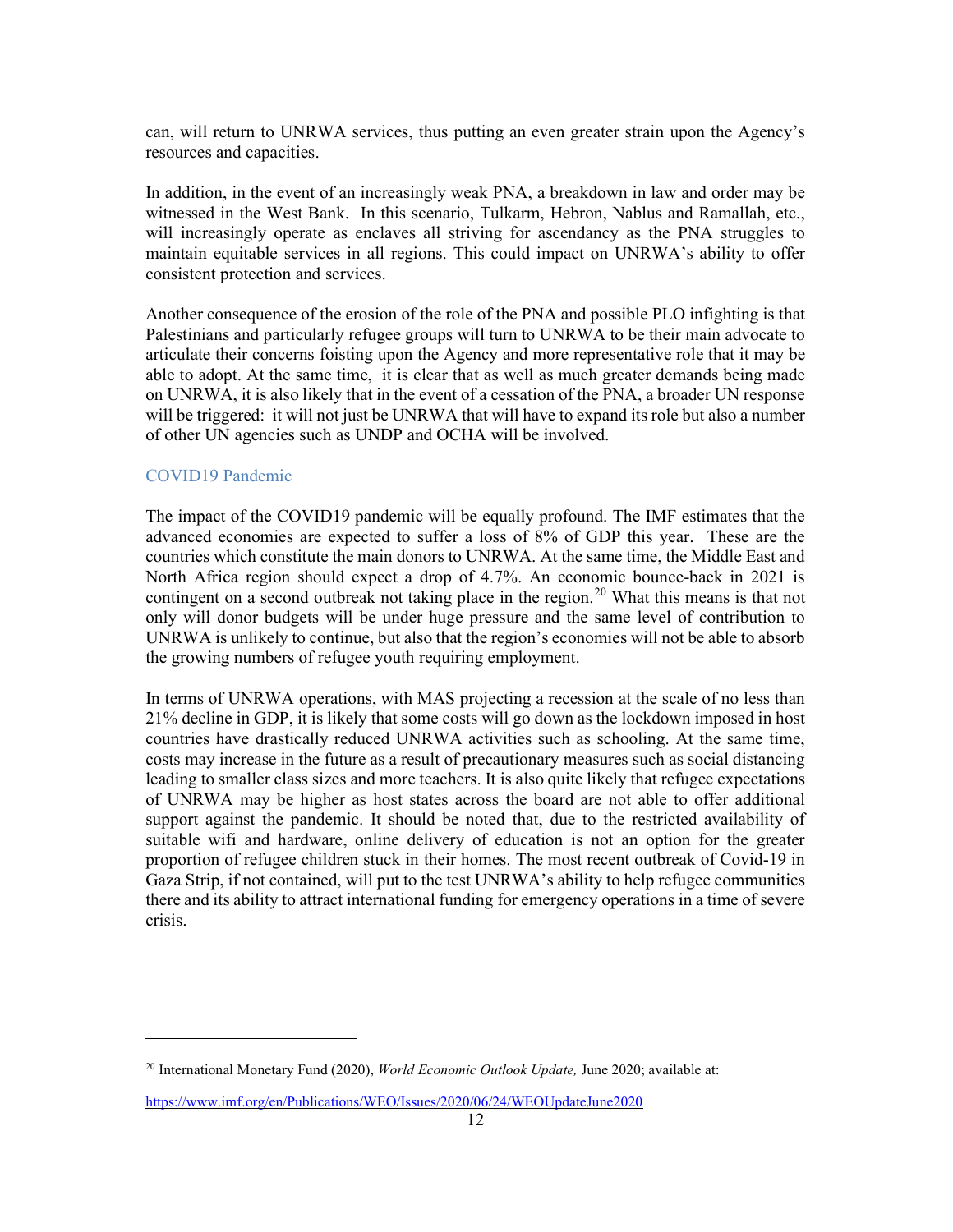Despite these considerations, the pandemic has created an even more competitive environment for funding and it may be the case that the budgetary squeeze that UNRWA has already been experiencing over the past decade will be accelerated.

#### **Conclusions**

Bringing together these points, one can see the difficulties that UNRWA faces in securing its future funding. All options appear to be either politically risky in the extreme or unfeasible in the current political and fiscal environment. At the same time, the support for UNRWA as a symbol of the international community's commitment to Palestinian refugee rights remains relatively high. In this context, the most likely scenario will be a mixture of "muddling through", that is continuing the attempts to increase annual contributions and to diversify the donor base, *and* pushing the social compact/multi-year agreement approach. As suggested, this will be at the expense of a concerted effort to finally resolve the refugee issue.

The future of UNRWA is a question that not only faces the donor community and member states in the UN General Assembly but also refugees and their leadership. However regrettable and shameful it is, expecting an improvement in the prospects for a political agreement that complies with UN resolutions flies in the face of the experience of the past 70 years. If anything, the prospects for Palestinian refugees are going to deteriorate as the situation in Syria worsens and other calls on the attention and funds of the international community, such as climate emergency and the pandemic, eclipse the position of the Palestinian refugees on the international agenda.

On the positive side, despite the efforts of the current US administration and the Israeli government, there is little support in the international community for the rights of the Palestinian refugees to be suspended or terminated. The problem is that these rights will not be given the salience they have received hitherto. In this scenario, it is of utmost urgency that Palestinian initiatives regarding the future of UNRWA are developed alongside those in the General Assembly and elsewhere to counter future arrangements being foisted upon Palestinian refugees that they have not been either party to or consented in.  $21$ 

The role of the Palestine Economic Policy Research Institute (MAS) and other similar research centers and civil society groups are important for developing practical ideas and a political consensus over the future of UNRWA as the protector of Palestinian rights. The issues in this Background Paper may be difficult and painful to accept as they point to the abdication of the role of international community in ensuring that the Palestinian voice is heard in the deliberations over the way UNRWA is run and mandated in the coming decade.

There is a danger that unless Palestinian voices are presented effectively and in a way which engages with the concerns of the donors and the UN, they will be sidelined. In this scenario, instead of a focus on the responsibility of the international community to implement UN resolutions regarding Palestinian refugees, operational and financial considerations will be given greater weight. The current conjunction of crises confronting Palestinian refugees points

<sup>&</sup>lt;sup>21</sup> UNRWA is also committed to engaging with refugee views in its proposal for greater consultation. See UNRWA, Medium Term Strategy 2016-2021, p. 57-8. Available at: https://www.unrwa.org/resources/strategypolicy/medium-term-strategy-2016-2021